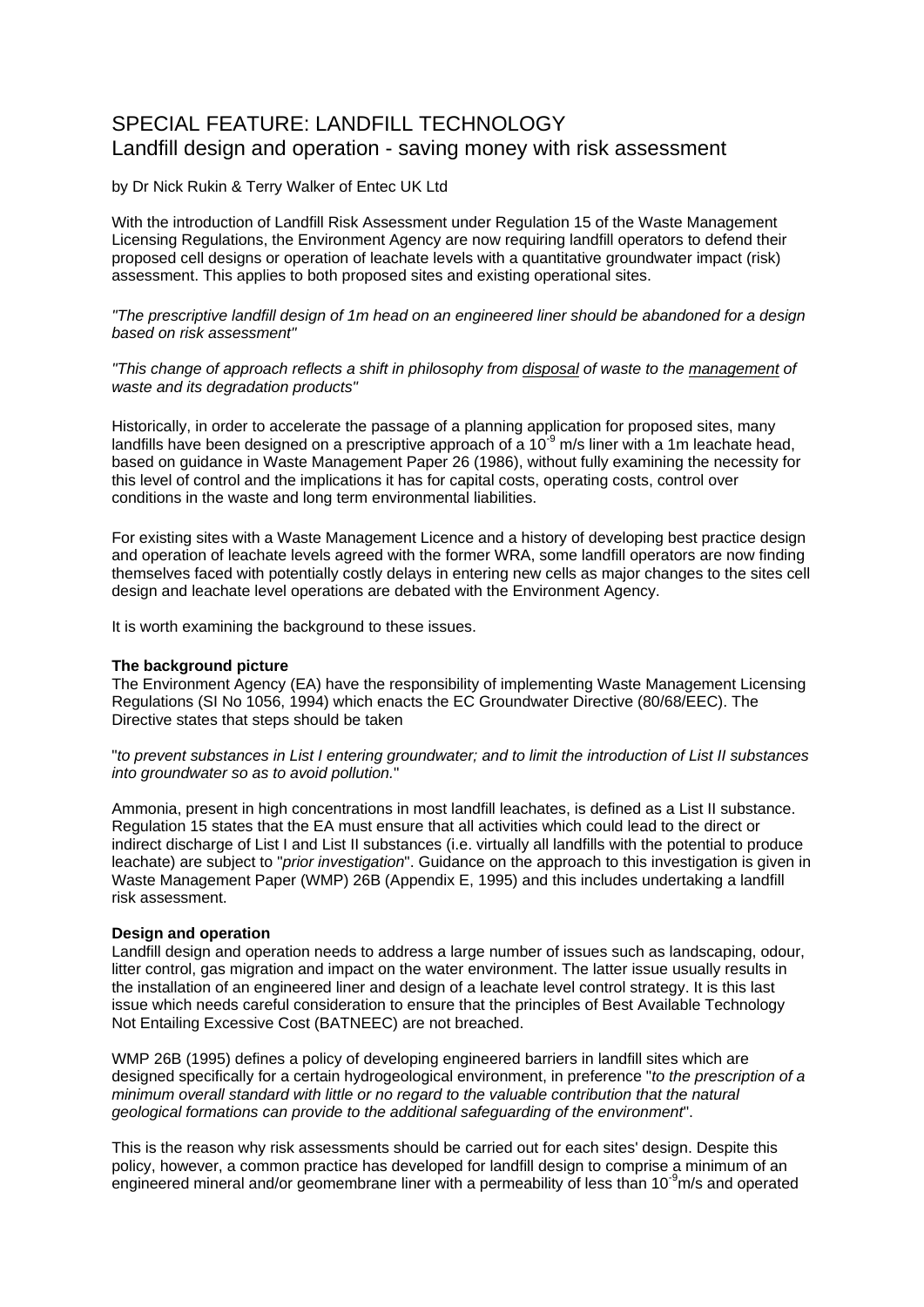with a leachate head on the liner of less than 1m.

The requirement for a maximum leachate head of 1m above the base of a landfill was introduced in 1979 by the then North West Waste Regulation Authority. Whilst that design was appropriate at that time, before basal engineering was the norm, it has now outlived its usefulness and should be abandoned as a prescriptive approach. Its use could now slow waste stabilisation and the chosen control level should be dictated by the maximum value used in the landfill risk assessment which demonstrates no unacceptable risk to the water environment. This change of approach reflects a shift in philosophy from disposal of waste to the management of wastes and its degradation products.

For above water table landfill sites, leakage of leachate through the liner is reduced by lowering the head of leachate acting on the liner as per Darcy's Law. This normally requires a basal drainage system (spine drains or blanket) linked to a sump or the installation of numerous retro-fit leachate abstraction wells. However, for sub-water table sites, leakage of leachate out of the site can be avoided by maintaining leachate levels below the piezometric groundwater level in the adjacent strata. This is called 'hydraulic containment'.

Maintenance of the lowest head of leachate may mean minimum leakage of leachate from the site, but with respect to WMP 26 B, the design has failed to consider "*the valuable contribution that the natural geological formations can provide to the additional safeguarding of the environment*".

If the prescriptive minimum head is enforced by the local EA office or accepted blindly by the landfill operator to gain planning consent, regardless of the hydrogeological setting of the site, then the landfill operator could be unnecessarily accepting:

- increased capital costs associated with construction of drainage blankets or spine drains;
- increased operational costs from maintenance of the leachate abstraction system and from abstraction of larger quantities of leachate for treatment and disposal.

From a holistic, environmental point of view, there are two disadvantages arising from unnecessarily severe leachate head constraints:

- less control on the moisture content of the waste, potentially larger volumes of dry entombed waste with slower degradation rates for putrescibles, and consequently longer times for the waste to stabilise. This ultimately means liabilities associated with aftercare of the site will increase and a site could he left as a 'time bomb', ready to reactivate if the cap degrades in future years.
- the leachate abstracted has to be disposed of somewhere and may do more environmental damage (including transport costs etc.) if abstracted rather than being left in place.

Landfill operators should clearly be interested in reducing all of the above, and the Environment Agency at least in the latter two, if the prescribed leachate levels are unnecessarily low and do not affect liabilities associated with possible pollution. This is why landfill risk assessments can be a valuable investment. But they need to be done properly.

### **Liaison with the EA**

Landfill risk assessments are no different from any other aspects of environmental assessment. They are most cost effectively carried out and more likely to be accepted if undertaken in full consultation with the relevant bodies, in this case the Environment Agency.

There are currently a number of difficulties facing landfill operators in this matter. The first is that the EA's own guidance on reviewing landfill design through a landfill risk assessment approach is still in preparation and is not due for release until later this year. This means that there is a lack of policy consistency and different approaches are being experienced with different EA offices across the country.